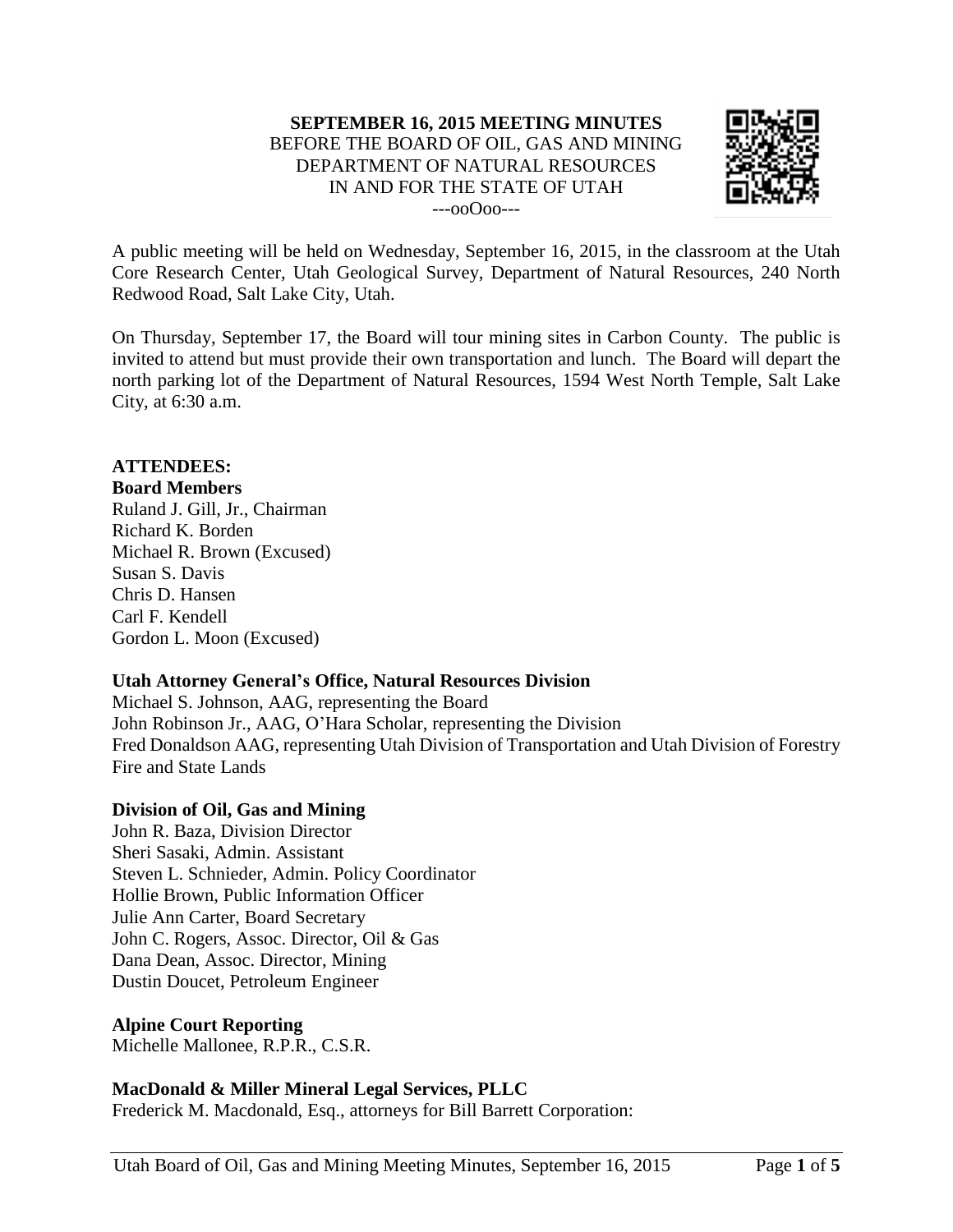### **Bill Barrett Corporation**

Timothy J. Bandy, Landman Brent Murphy, Drilling Engineering Advisor

### **Briefing Session:**

The Chairman, Ruland J Gill, Jr., called the meeting to order at 8:00 a.m. John R. Baza, Division Director, conducted the Briefing Session.

### 1. Update on Hydraulic Fracturing Litigation

John Robinson Jr., AAG representing the Division, gave an update on hydraulic fracturing litigation. Industry and states filed a preliminary injunction which would hold the rule in abeyance until after the hearing. The judge ruled that he was not prepared to grant the injunction, but he did have concerns, so he granted a stay, which is effectively the same. Each state has a unique position, North Dakota is concerned with UIC program and sovereignty issues, Utah is focused on the economic issue.

### 2. OSM Stream Protection Rule

Dana Dean, Associate Director, Mining, reported on the status of the OSM stream protection rule. The Division participated in the review process, but our comments were not included. The rule is 300 pages and the review process has taken four years. We have 30 days to review. OGM is not in favor of the rule. We have gone through the rule line by line and developed a comment document. Major concerns include: material damage, unrealistic riparian corridor requirements for perennial, intermittent, and ephemeral streams, unrealistic baseline water data requirements, permit nullification requirement, takes away a lot of State autonomy, primacy concerns, based on Appalachian scion., does not apply to entire country, wage in important definitions, goes well beyond streams, major rewrite of sacra, overreaching, economic impacts understated and important both for states and industry, and does not allow for differences in underground and surface mining. The Division will comment through PLPCO and IMCC. Comments are due around October 25. The rule is written as a way to punish bad actors. The existing rules could be used to go after the bad actors. States agree that this is not a good rule. Fed agency is trying to make a rule that applies to every state.

#### 3. Proposed Board Hearing Schedule for Year 2016 (Board approves at October hearing.)

Mr. John Baza, Director, presented the Board hearing schedule for calendar year 2016. The board was asked to check their calendars. The schedule will be confirmed at the October hearing.

# 4. Other

- Board field trip on September 17 starts at 6:30 a.m., and ends around 2:00 p.m.
- Discussion of the Division's budget situation.
- Report on Energy Summit in Vernal last week.
- Report on PR Springs Oil Sands project.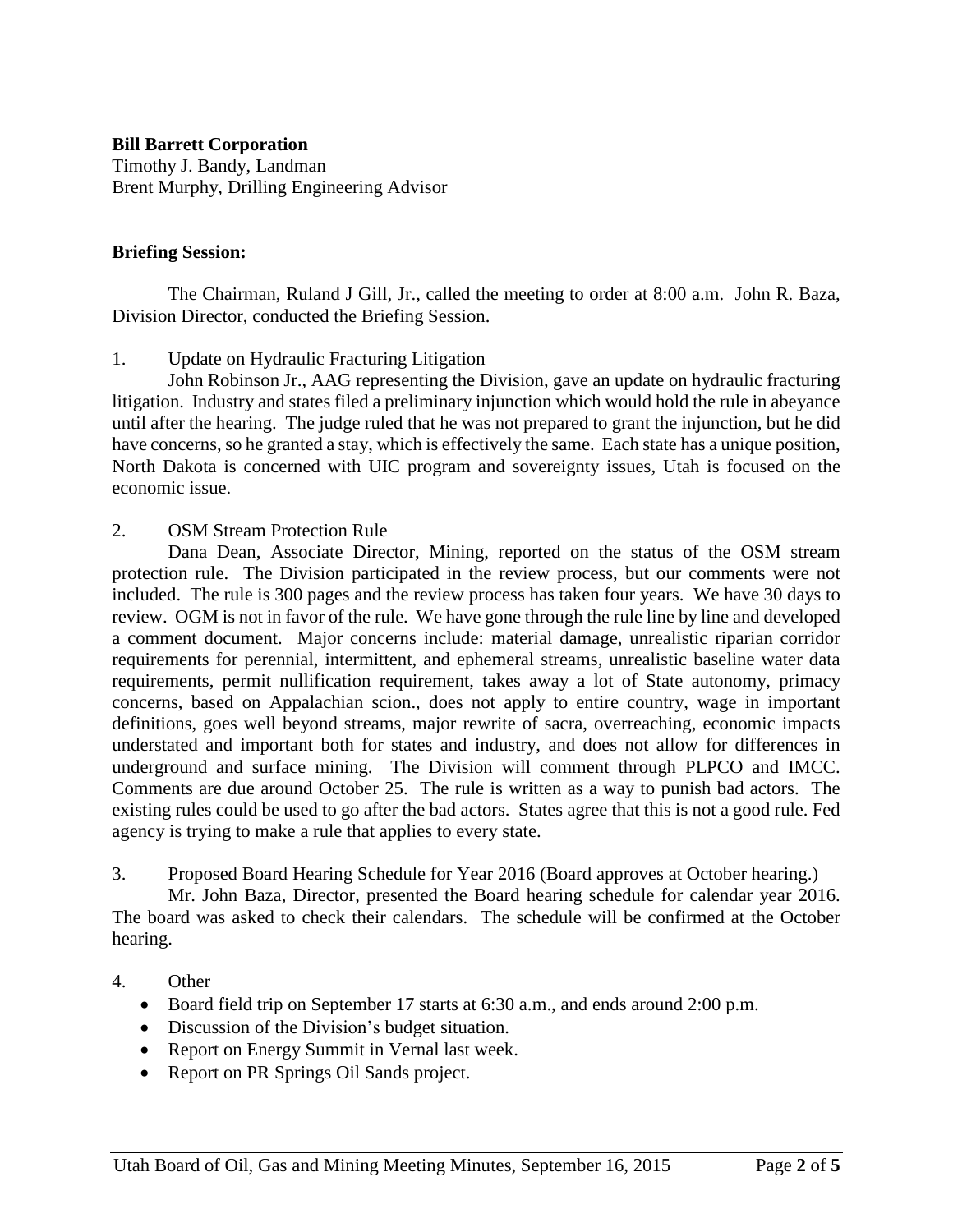- 5. Next Month's Agenda and Division Calendar
	- Carbon Emery Collaborative meeting next week
	- IOGCC and GWPC annual meeting next week
	- Oil and Gas Collaborative meeting on October 8.
	- Board Hearing October 28
- 6. Opportunity for Public Comment

The Board Chairman opened the meeting for public comment. Seeing no members of the public coming forward to comment, the Chairman adjourned the briefing session at 9:00 a.m. The hearing will begin at 9:00 a.m.

#### **Formal Session:**

The Chairman, Ruland J. Gill, Jr., called the formal session of the Board of Oil Gas and Mining hearing to order at 9:00 a.m. The Board heard the following matters:

*Please note: Transcripts of the formal items will be available for review at the Division offices approximately fifteen business days after the hearing date. Copies of individual transcripts may be purchased from Alpine Court Reporting, 243 East 400 South, Suite 101B, Salt Lake City, Utah 84111, ph.: 801-691-1000.*

1. Docket No. 2014-044 Cause No. 139-126 – In the Matter of the Request for Agency Action of RIG II, LLC, for an Order Force Pooling the Interests of all Owners refusing to agree to Lease their Interests or otherwise bear their proportionate share of the costs of drilling operations for the Pappadakis #15-24-2-1E Well in the Drilling Unit established by the Order in Cause No. 139-42, comprising Section 24, Township 2 South, Range 1 East, U.S.M., within the Greater Altamont/ Bluebell Area, Uintah County, Utah, for the production of oil and gas from the Lower Green River and Wasatch Formations.

*(This matter was bifurcated. The bifurcated portion of this matter was continued to the September hearing.)*

Time: 9:03 a.m. to 9:04 a.m.

Board Members present: Ruland J. Gill, Jr., Chairman, Richard K. Borden, Susan S. Davis, Chris D. Hansen, and Carl F. Kendell. Michael R. Brown and Gordon L. Moon were excused.

Counsel for the Board: Michael S. Johnson, Assistant Attorney General, Natural Resources Division.

Counsel for the Division: John R. Robinson Jr, Assistant Attorney General, Natural Resources Division. Witnesses: Dustin Doucet, and Brad Hill.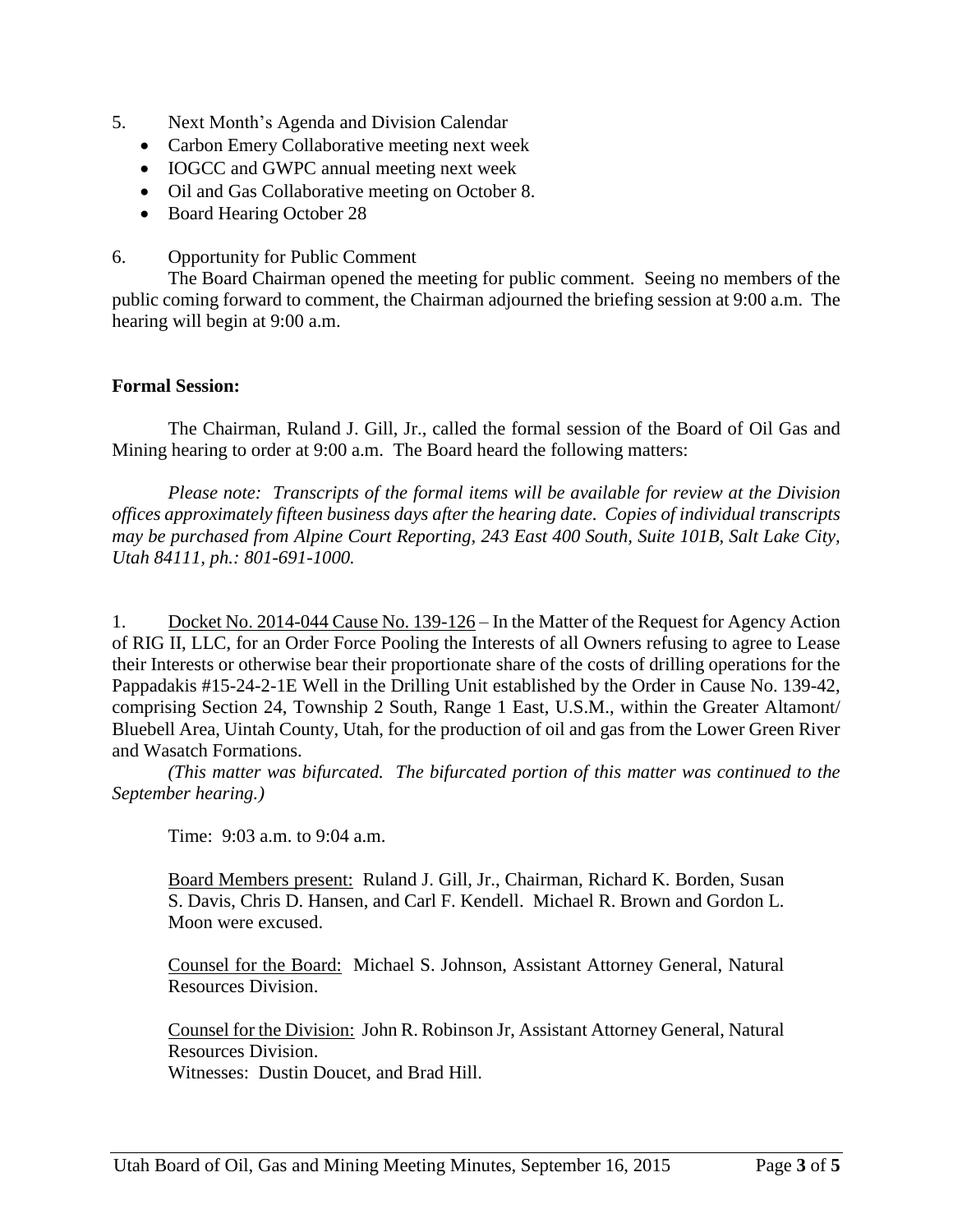Counsel for the Petitioner: Phillip Wm. Lear, and Clifford B. Parkinson, Lear & Lear L.L.P., not present. Witnesses: Tyson Kalstrom, and Richard A. Kopp, not present.

This matter was continued to the December 9, 2015 Board hearing.

2. Docket No. 2015-023 Cause No. S/049/0050 – In the matter of: reclamation at the ELITE ROCK-WEST MINE, Permit No. S/049/050, operated by Wasatch Mountain Excavating, located southwest of Elberta in the Southwestern Utah County, Utah.

*(This matter was continued from the August 26, 2015, Board hearing.)*

Time: 9:04 a.m. to 9:04 a.m.

Board Members present: Ruland J. Gill, Jr., Chairman, Richard K. Borden, Susan S. Davis, Chris D. Hansen, and Carl F. Kendell. Michael R. Brown and Gordon L. Moon were excused.

Counsel for the Board: Michael S. Johnson, Assistant Attorney General, Natural Resources Division.

Counsel for the Division: John R. Robinson Jr, Assistant Attorney General, Natural Resources Division. Witnesses: Paul Baker, and April Abate.

This matter was continued to the October 28, 2015, Board hearing.

3. Docket No. 2015-025 Cause No. 139-136 – In the Matter of the Request for Agency Action of BILL BARRETT CORPORATION for an order pooling all interests, including the compulsory pooling of the interests of certain non-consenting or unlocatable owners, in Special Drilling Unit #16, established for the production of oil, gas and associated hydrocarbons from the Lower Green River-Wasatch Formations, comprised of the W½Nw¼ of Section 17 and all of Section 18, Township 2 South, Range 2 East, USM, Uintah County, Utah.

Time: 9:05 a.m. to 10:14 a.m.

Board Members present: Ruland J. Gill, Jr., Chairman, Richard K. Borden, Susan S. Davis, Chris D. Hansen, and Carl F. Kendell. Michael R. Brown and Gordon L. Moon were excused.

Counsel for the Board: Michael S. Johnson, Assistant Attorney General, Natural Resources Division.

Counsel for the Division: John R. Robinson Jr, Assistant Attorney General, Natural Resources Division. Witness: Dustin Doucet.